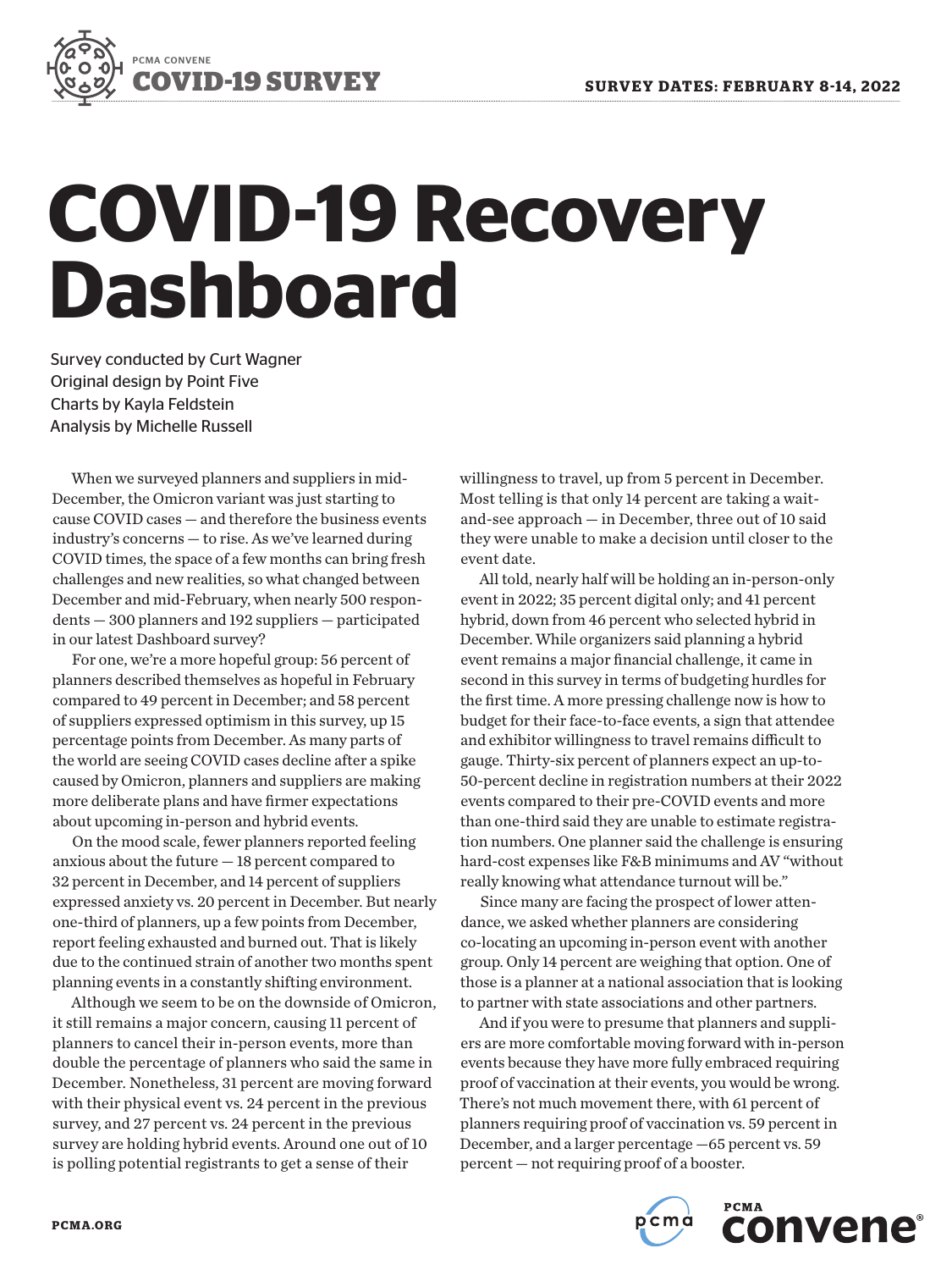

In fact, a greater percentage of planners this month — 37 percent, up from 30 percent in December — said they are not requiring proof of vaccination. They cited several reasons, including objections over personal freedoms, following local mandates in the host destination rather than setting their own policy, politics, and a preference for testing rather than proof of vaccination. Proof of vaccination, wrote one planner, "doesn't prove anything. Omicron has proved that even the vaccinated can get it and spread it. Consequently, we should be testing everyone, vaccinated or not."

"The best way to control the contagion is protocols," wrote one planner, saying the vaccination just helps to avoid complications. The events that require vaccination, this planner reasoned "are the most dangerous, because people relax their [behaviors] and many times don't respect protocols and social distancing."

We asked about requiring proof of a negative COVID test result for the first time in this Dashboard, and more than a quarter of planners said proof of a negative test result will be required in lieu of proof of vaccination; 12 percent are requiring it along with vaccination; and roughly half are not requiring negative test results at all. The majority — 56 percent — said they would require either PCR or rapid test results, but PCR was the more popular choice — 28 percent PCR vs. 16 percent rapid.

Some planners expressed concern that we may be thinking we can put COVID in the rear-view mirror and resume holding events like in 2019. Said this planner: "Confused by the belief that we are returning to a time of 'see the pretty birdie' — what my grandmother said when things were unpleasant — as if COVID, Vegas massacre, 9/11, etc., never happened."

Others were more resolute that the show must go on. "While I absolutely respect every person's right to set their own boundaries," this planner said, "the valid option of getting back to normal needs to be, well, normalized. So let's get back out there!" Echoing that sentiment, a supplier wrote: "I believe it is 'Game on.' This fall will be crazy busy."

As my grandmother used to say, "From your mouth to God's ears."

Curt Wagner is an associate editor at *Convene*. Kayla Feldstein is a digital marketing associate at PCMA. Michelle Russell is *Convene*'s editor in chief.



We appreciate your input in this survey. We'd like to check in with you first. What best describes how you're feeling right now? (Choose all that apply.)

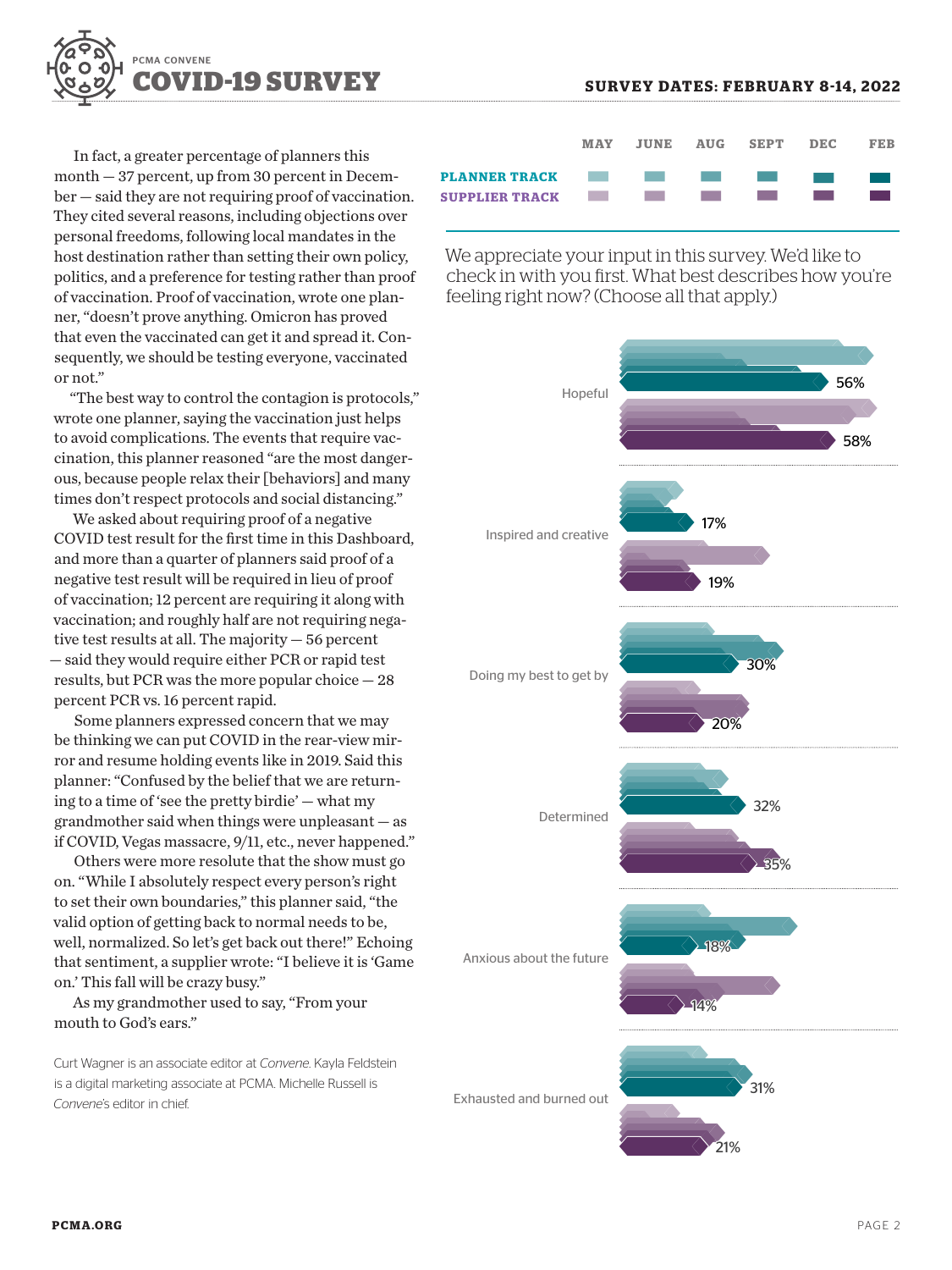

0

# What best describes your role in the business events industry?

**61%** Business events professional **39%** Supplier serving business events professionals

What region best represents where you do the majority of your business?



#### **PLANNER TRACK SUPPLIER TRACK**

Will you require attendees, staff, and visitors to show proof of vaccination in order to participate in your face-to-face or hybrid event?



# If requiring proof of vaccination, will you also be checking for booster status?

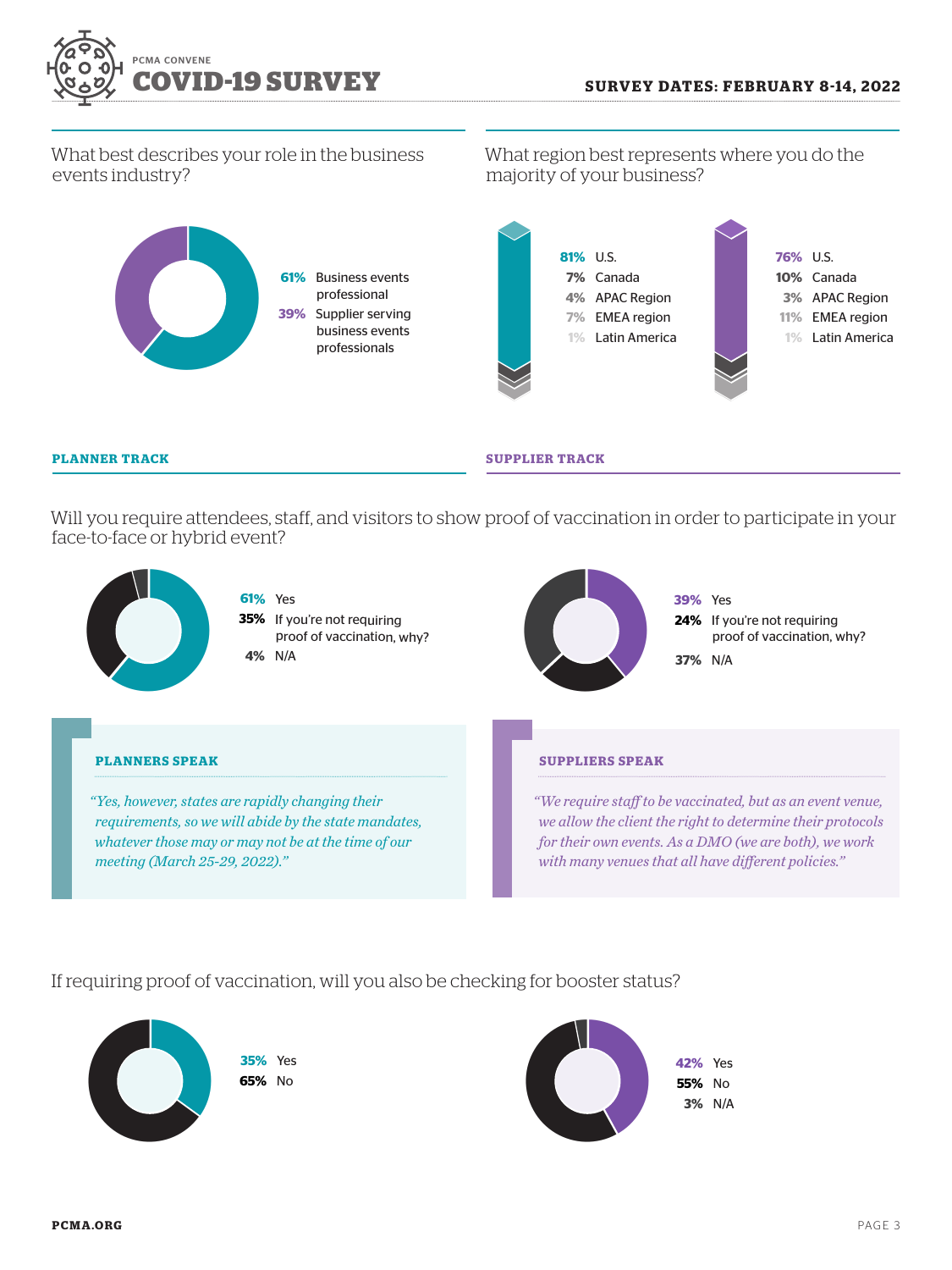

**PLANNER TRACK SUPPLIER TRACK**

# Will you be asking for proof of a negative COVID-19 test?



If you will be asking for proof of a negative COVID test, please share what kind of test (rapid, PCR, either), and the timeline of results for admittance to the event.



What do you believe will be the overall revenue impact of COVID-19 on your events-related business for 2021?and the timeline of results for admittance to the event.

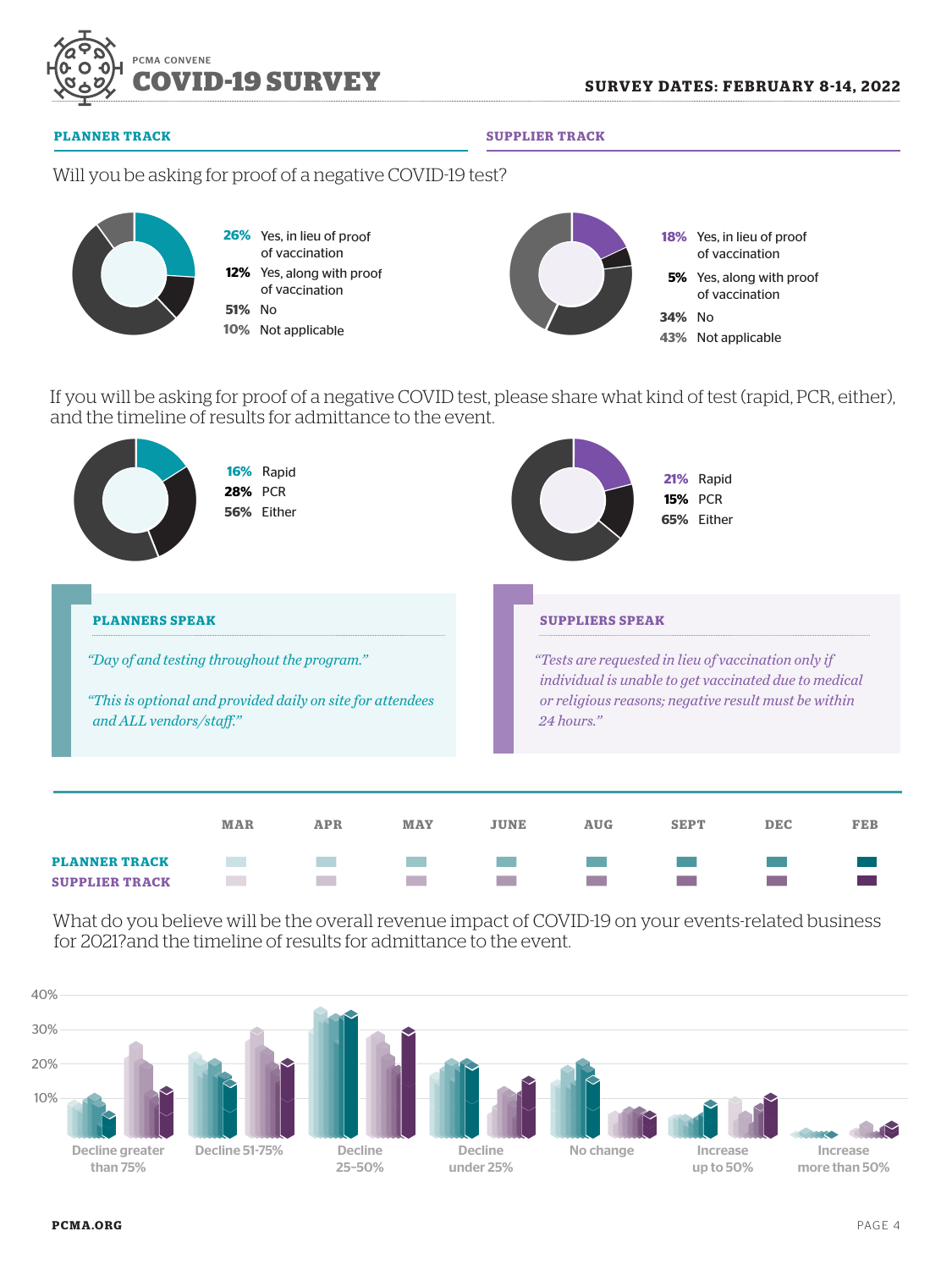

#### **PLANNER TRACK**

# What best describes the industry you represent?



What kind of overall registration numbers are you expecting for your planned 2022 in-person-only event vs. 2019 (or pre-pandemic 2020)?



# What type of event are you planning in Q1-2 2022? (Choose all that apply.)



Has the identification of the Omicron variant or rising COVID cases — changed your plans for in-person and hybrid events scheduled in the coming months?



- **11%** Yes, we are canceling our in-person event for digital only.
- **2%** Yes, we are canceling our in-person event with no digital version offered.
- **31%** No, we are moving forward with our in-person event.
- **27%** No, we are moving forward with our in-person/hybrid event.
- **14%** We're taking a wait-and-see approach and closely monitoring the situation in our host destination.
- **5%** We're regularly polling our potential registrants to gauge their in-person attendance comfort level before making a decision.
- **11%** Other

## **PLANNERS SPEAK**

*"We pulled back on in-person events and shifted back to fully virtual events after the Delta variant. We are hopeful we can return to in-person and hybrid events this fall but are ready to pivot as needed based on the evolution of the ongoing pandemic."*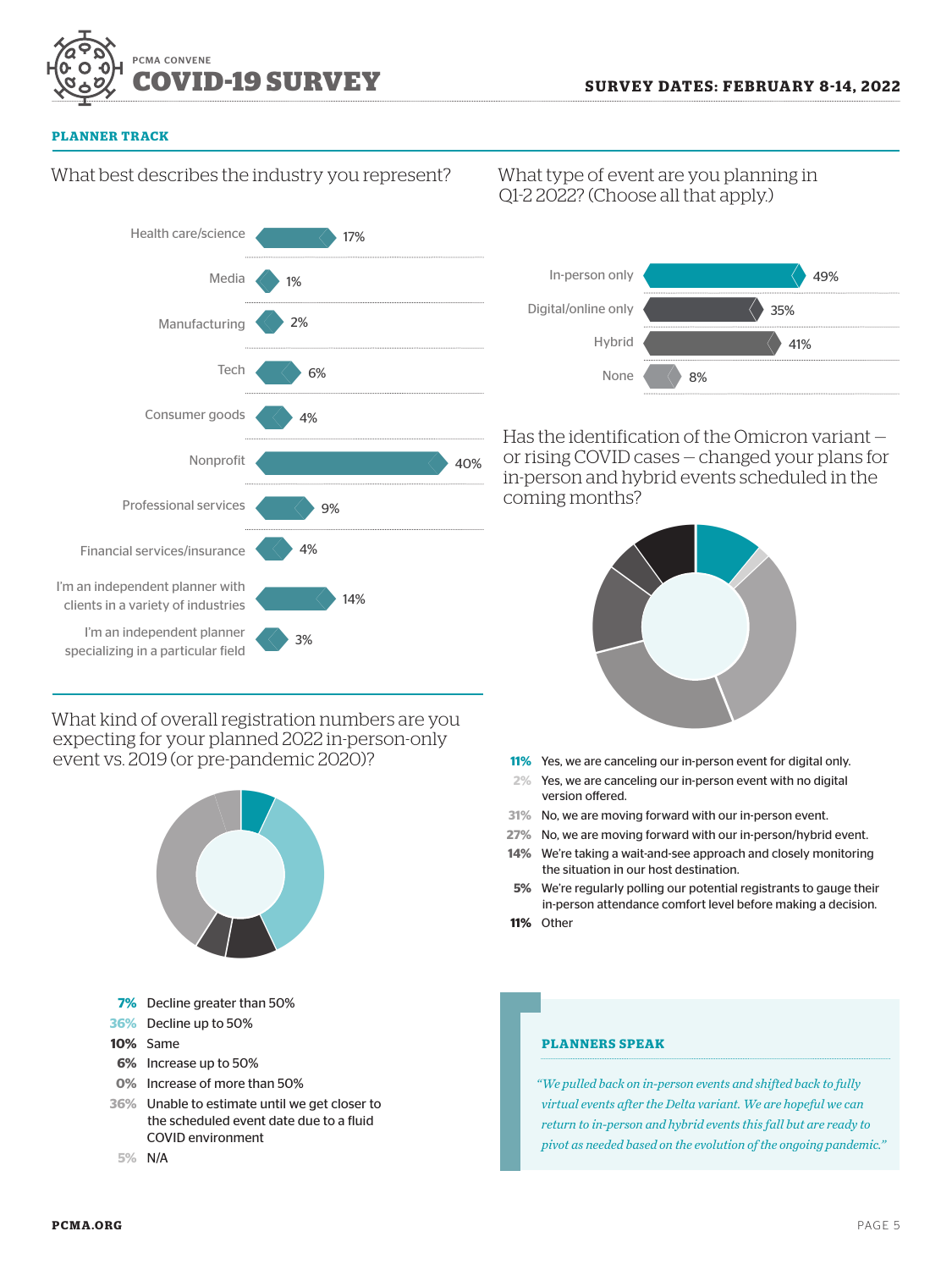

#### **PLANNER TRACK**



What is your biggest financial challenge with regard to planning a business event in Q1-Q2 2022? (Please choose one.)



- **30%** Budgeting/pricing for a hybrid (in-person + digital) events
- **33%** How to budget in terms of face-to-face attendance expectations
- **7%** Expenses related to enhanced hygiene and sanitary standards at a face-to-face event
- **5%** Navigating registration timelines/deadlines to budget for a hybrid event
- **3%** What to charge digital participants
- **1%** What to charge digital event exhibitors/sponsors
- **5%** Expenses related to event marketing and communications in a post COVID-19 world
- 
- **12%** Other

#### **PLANNERS SPEAK**

*"Costs and time related to making attendees feel safe."*

*"Vendors can't supply products to the show because of shortages and waiting for production parts and trucks."*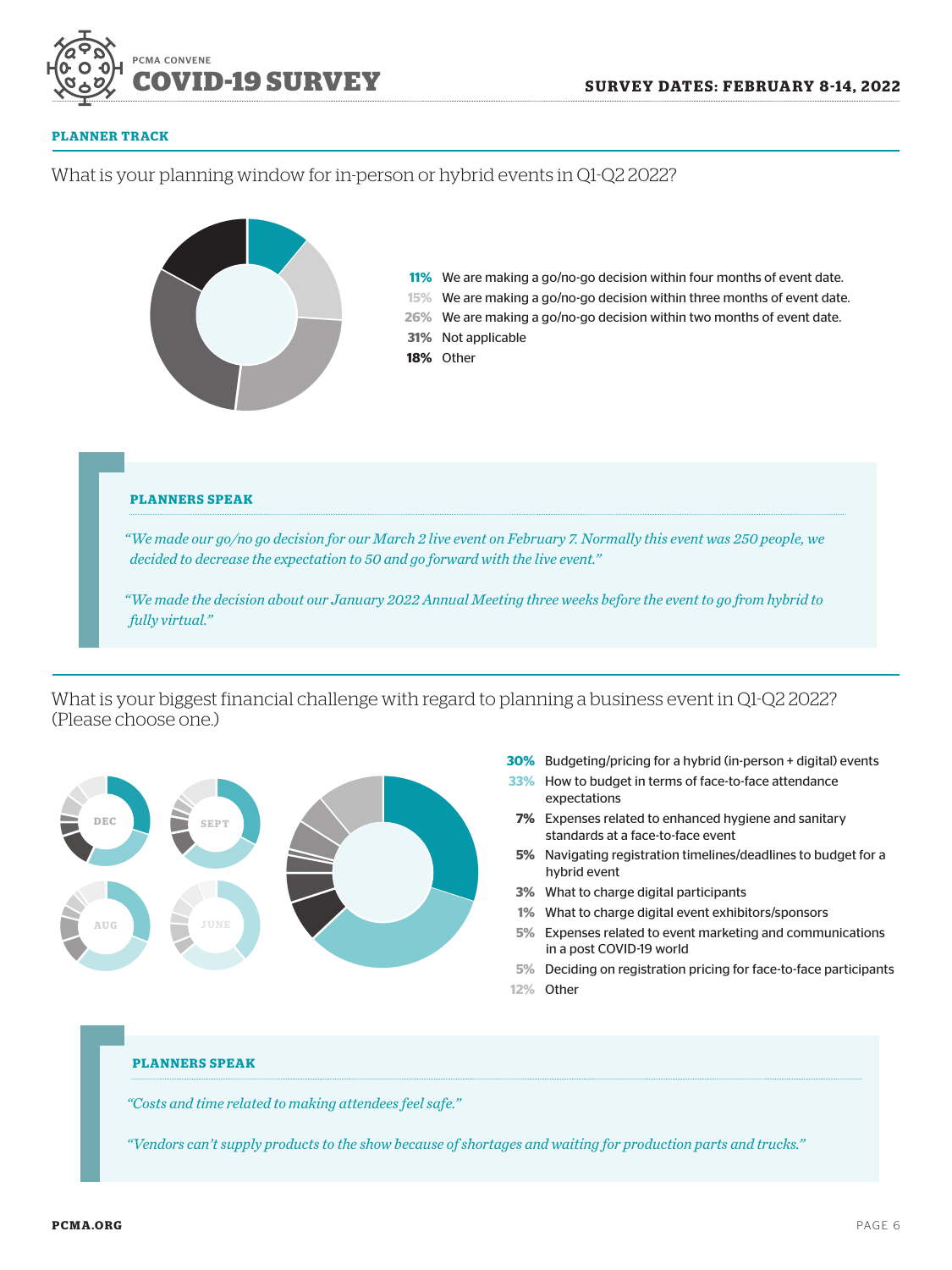

#### **PLANNER TRACK**

When planning for upcoming in-person or hybrid events, compared with 2019, has your budget:



If you are planning a hybrid event, how do you foresee it taking shape?



Are you considering co-locating an upcoming in-person event with another event in a related profession or sector to maximize attendance?



**86%** No

### **PLANNERS SPEAK**

*"We are planning a trade show and we are allocating up to 12*